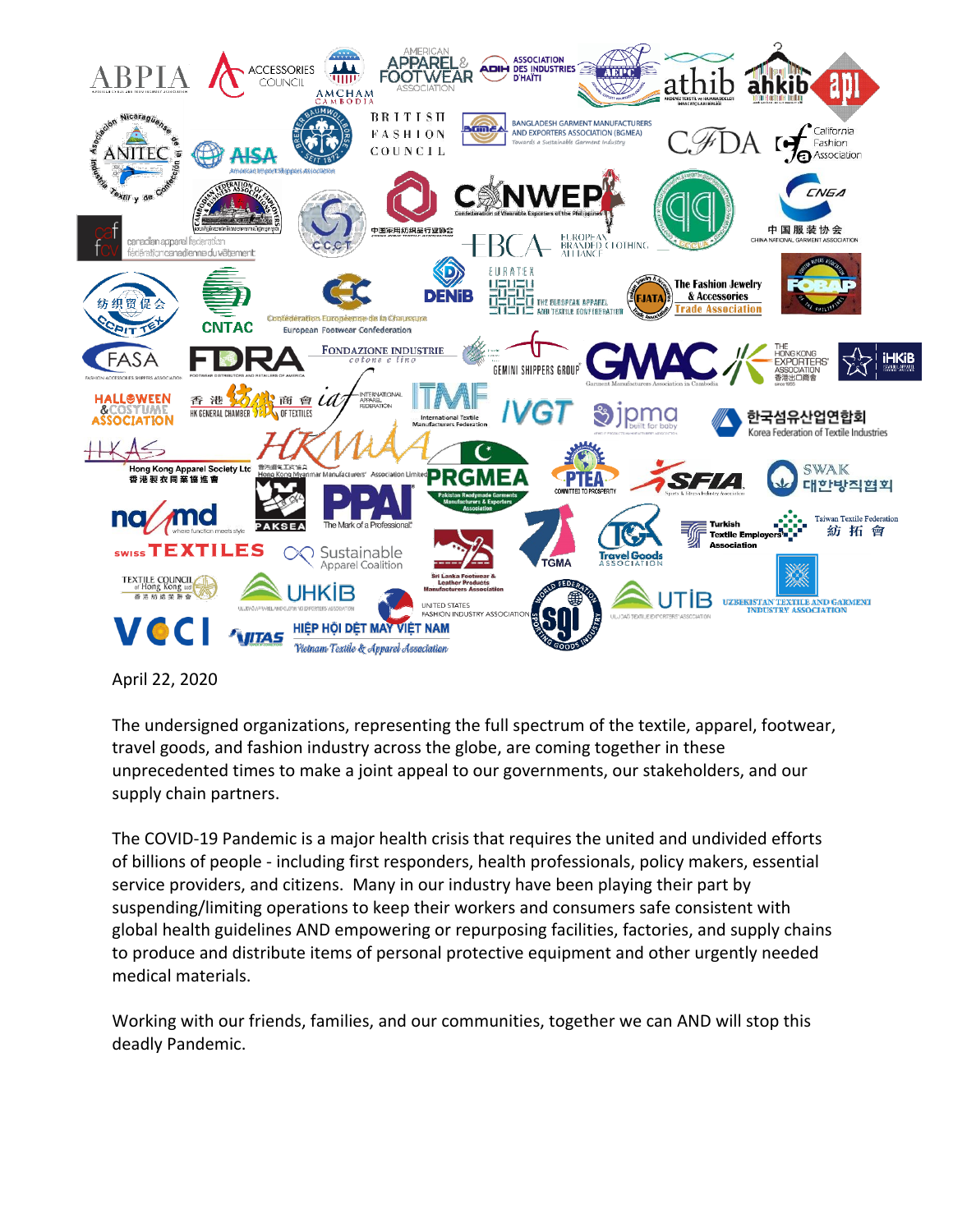But this health crisis has also triggered a potentially deadly economic crisis. As businesses have closed, revenues and cash flow have dried up. The resulting liquidity squeeze has adversely hit many companies, their workers, and multiple layers of suppliers all around the world. Contracts are being cancelled, workers are being furloughed, and factories and businesses are being closed. With each passing day, this damage is compounding and harming more and more stakeholders. We need to coordinate and accelerate our efforts to limit and mitigate this damage, and make sure it is not irrevocable. As we continue to dedicate our efforts to fight this Pandemic, we must also come together to fight the economic crisis that has also been created.

It is with this in mind that we issue this general appeal and set of principles.

- Governments, with the support of international financial institutions, must enact temporary stimulus measures to ensure liquidity.
	- $\circ$  These measures must be as flexible as possible so that employers across the supply chain can gain access to relief as quickly as possible.
	- $\circ$  These measures should benefit both employers and their workers.
	- $\circ$  Although temporary, these measures should be easily extendable, and quickly extended, should the crisis prove more durable than may be currently expected.
- Governments should undertake temporary duty deferral and tariff relief to support liquidity and cash flow, and keep workers employed.
	- $\circ$  At a minimum, governments should immediately defer collections of duties for a period of 180 days.
	- $\circ$  Where appropriate, such as in the case of items of personal protective equipment or items used by lower income consumers, government should also suspend duties.
- Governments should refrain from imposing new trade restrictions and should not impede production or delivery of PPE, its intermediate products, and raw materials.

We welcome the G-20 [statement](https://g20.org/en/media/Documents/G20_Extraordinary%20G20%20Leaders%E2%80%99%20Summit_Statement_EN%20(3).pdf) that speaks to many of these items, but it is now up to individual governments – and others who are not part of the G-20 – to implement and follow through on these commitments. Words mean a lot, but the actions will determine how fast and how well we can emerge from this crisis.

In that vein, supply chain partners need to do their part too. Individual companies should take action that minimize disruptions, facilitate payment for work that has been undertaken, and ensure workers continue to be treated with full respect while ensuring their health and safety. Companies need to continue working, alone and with their supply chain partners, to ensure that supply chains are best positioned to weather this crisis.

These actions in the next 90 days will not only help dictate how fast we can recover, but also will say a lot about who we are as an industry and as a people. Our industry literally touches everybody on the planet, and we have an on-going commitment – to our workers and consumers – to ensure that the industry that emerges from this crisis is responsible, sustainable, viable, and healthy.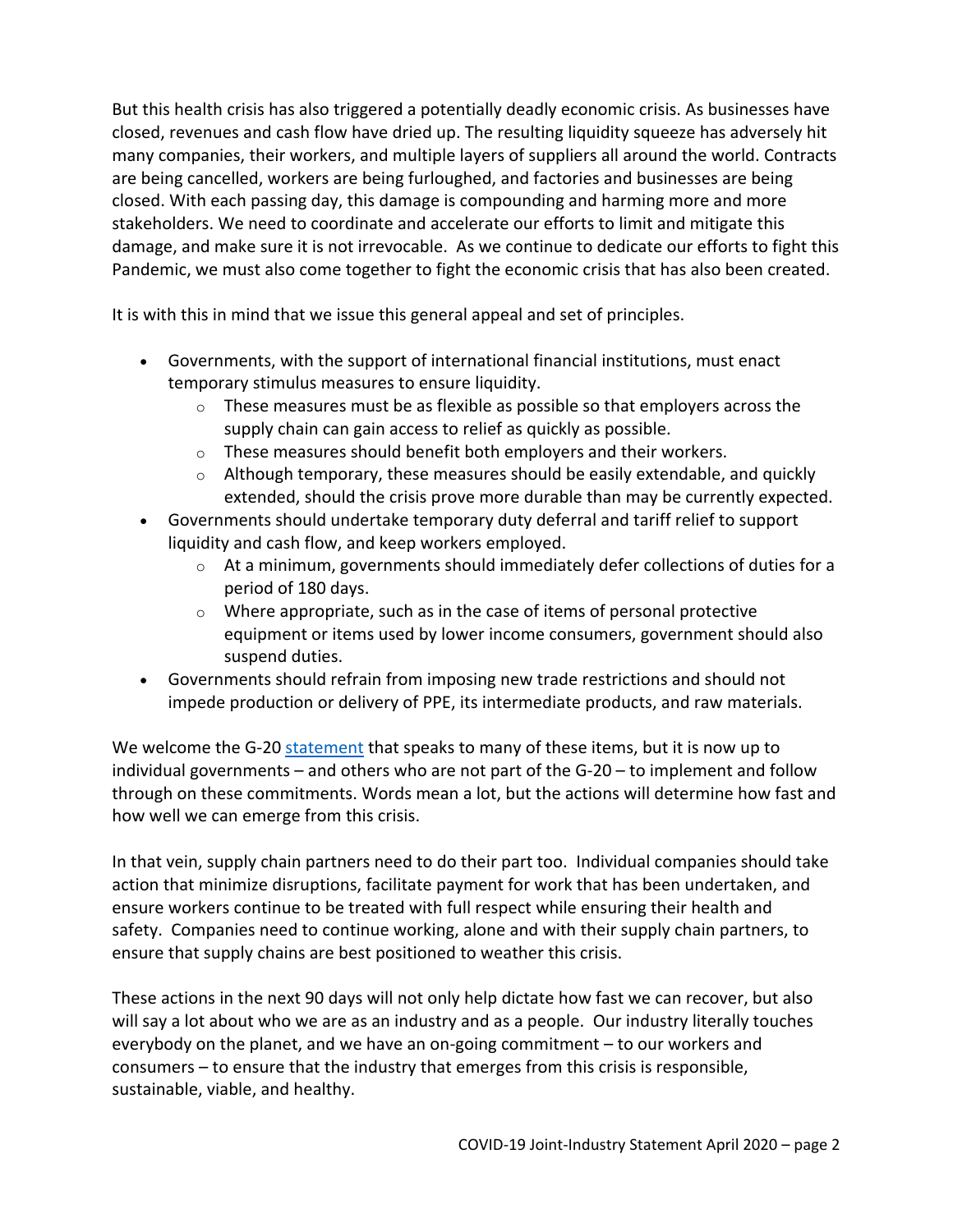**Accessories Council**  Karen Giberson, President

**American Apparel & Footwear Association** Steve Lamar, President & CEO

**American Bridal and Prom Industry Association** Stephen N Lang, President

**The American Chamber of Commerce in Cambodia** Allen Dodgson Tan, President

**American Import Shippers Association** Hubert Wiesenmaier, Executive Director

**Apparel Export Promotion Council** Dr. Arumugam Sakthivel, Chairman

**Asociación Nicaragüense de la Industria Textil y de Confección** James Scott Vaughn, President

**Association des Industries d'Haiti (ADIH)** Georges B Sassine, President

**Association of Textile Indonesia (API)** Jemmy Sastraatmadja, Chairman

**Bangladesh Garment Manufacturers and Exporters Association** Rubana Huq, President

**Bremen Cotton Exchange** Jens D. Lukaczik, President

**British Fashion Council** Caroline Rush, CEO

**California Fashion Association** Ilse Metchek, President

**Cambodian Federation of Employers and Business Association (CAMFEBA)** Sandra D'Amico, Vice President

**Canadian Apparel Federation** Bob Kirke, Executive Director

**China Chamber of Commerce for Import and Export of Light Industrial Products & Arts-Crafts (CCCLA)** Zhongqi Wang, President

**China Chamber of Commerce for Import & Export of Textile & Apparel (CCCT)** Jiachang Cao, Chairman

**China Council for the Promotion of International Trade, CCPIT (CCPIT TEX)** Yingxin Xu, President

**China Home Textile Association (CHTA)** Zhaohua Yang, President

**China National Garment Association (CNGA)** Dapeng Chen, President

**China National Textile and Apparel Council (CNTAC)** Ruizhe Sun, President

**Confederation of Wearable Exporters of the Philippines (CONWEP)** Maritess Jocson-Agoncillo, Executive Director

**Council of Fashion Designers of America** Steven Kolb, CEO & President

**Denizli Exporters Association** Huseyin Memisoglu, President

**Egyptian Chamber of Apparel and Home Textile (ECAHT)** Hany Kadah, Executive Director

**The European Apparel and Textile Confederation (Euratex)** Dirk Vantyghem, Director General

COVID-19 Joint-Industry Statement April 2020 – page 3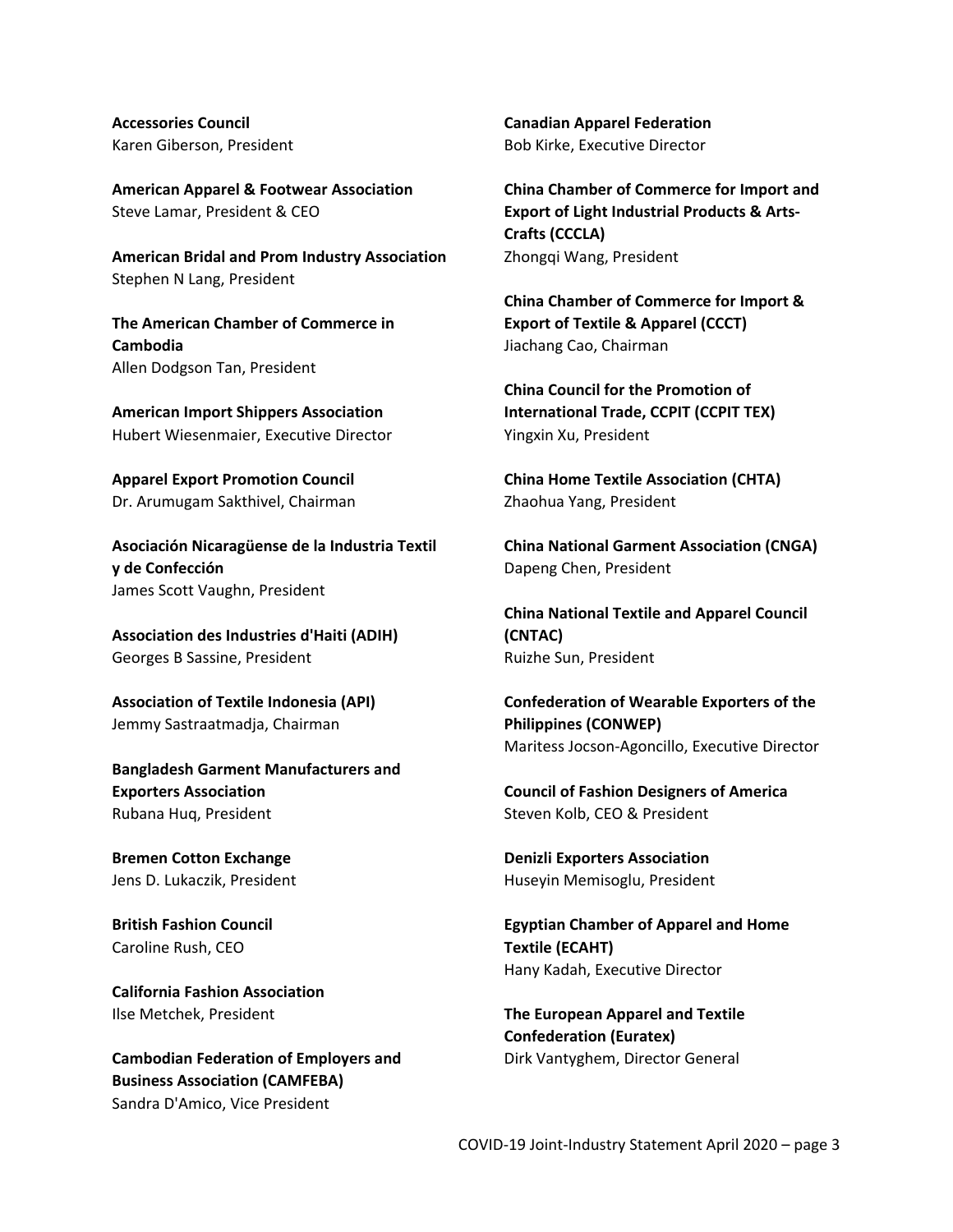**European Branded Clothing Alliance (EBCA)** Ignacio Sierra Armas, President

**European Footwear Confederation (CEC)** Carmen Arias, Secretary General

**Fashion Accessories Shippers Association** Sara Mayes, President & CEO

**Fashion, Jewelry & Accessories Trade Association** Sara Mayes, President & CEO

**Fondazione Del Tessile Italiano** Simone Canclini, President

**Footwear Distributors & Retailers of America (FDRA)** Matt Priest, President & CEO

**Foreign Buyers Association of the Philippines** Robert Young, Chairman & President

**Garment Manufacturers Association in Cambodia** Mr Van Sou Ieng, Chairman

**Gemini Shippers Group** Sara Mayes, President & CEO

**German Association of Finishing, Yarn, Fabric and Technical Textiles Manufacturing Industries (IVGT e.V)** Dr. Klaus-Jürgen Kraatz, Director General

**Halloween & Costume Association** Michele Buggy, CAE, Executive Director

**Hong Kong Apparel Society Limited** Mr. Yu Yuen Mau Banny, Chairman

**The Hong Kong Exporters' Association** Benson Pau, Chairman

**Hong Kong General Chamber of Textile** Raymond L F Chu, Chairman

**Hong Kong Myanmar Manufacturers' Association Limited** Ms. Gina Fu, Chairman

**International Apparel Federation (IAF)** Matthijs Crietee, Secretary General

**International Textile Manufacturers Federation (ITMF)** Mr. Kihak Sung, President

**Istanbul Apparel Exporters Association (IHKIB)** Mustafa Gültepe, Chairman

**Juvenile Products Manufacturers Association (JPMA)** Kelly Mariotti, Executive Director

**Korea Federation of Textile Industries** Kihak Sung, Chairman

**Mediterranean Apparel Exporters' Association (AKIB)** Hayri UGUR, Chairman of The Board

**Mediterranean Textile and Raw Materials Exporters Association (ATHIB)** Fatih DOĞAN, Chairman of the Board

**North American Association of Uniform Manufacturers and Distributors (NAUMD)** Steve Zalkin, President

**Pakistan Knitwear & Sweater Exporters Association (PAKSEA)** M. Siddique, Secretary General

**Pakistan Readymade Garments Manufacturers & Exporters Association (PRGMEA)** Ijaz A. Khokhar, Chief Coordinator